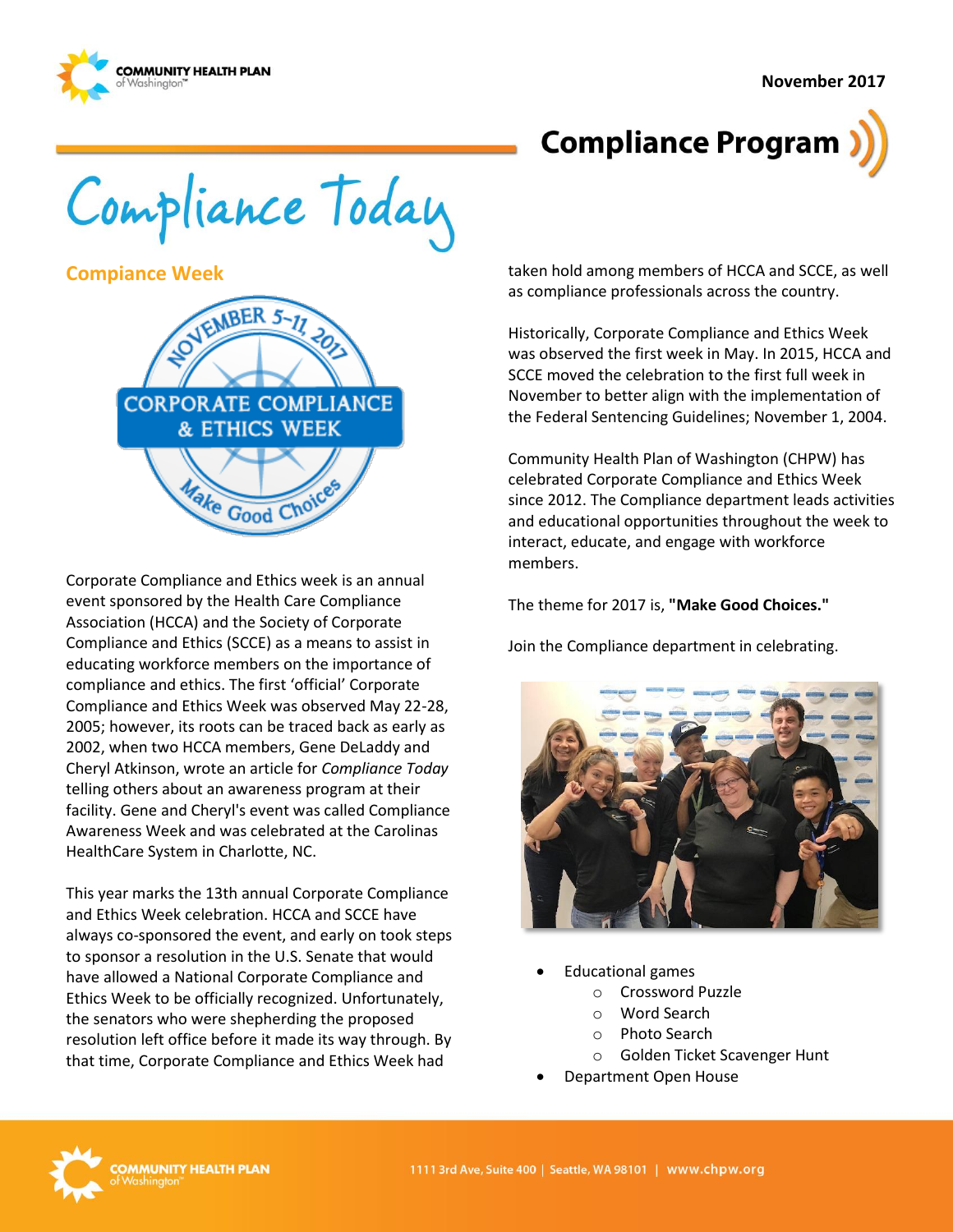



Compliance Today

- o **Tuesday, November 7, 10:00 a.m. to 11:00 a.m.**
- o Refreshements and treats
- o Trivia Wheel
- o Test your password strength
- o Learn how to properly secure your laptop
- Daily email quizzes (based on content from this newsletter and other compliance-related information)
- Win prizes!
	- o The more you play and interact, the more chances you have to win.

#### For more information, visit:

- [Corporate Compliance and Ethics Week](http://www.hcca-info.org/Products/CorporateComplianceEthicsWeek.aspx)
- [HCCA,](http://www.hcca-info.org/) [SCCE](http://www.corporatecompliance.org/)

# **Cybersecurity: 5 Things Employees Should be Doing**

In today's technology-driven world, everything relies on computers and the Internet to function; from communication (email, cellular phones), entertainment (streaming services such as movies, television, and music), transportation (auto engine systems), shopping (online stores, credit card processing), medicine (equipment, electronic medical records), and more. This reliance on technology and the Internet brings with it inherent risks, some more serious than others. Cybersecurity is the protection of data and systems in networks that connect to the Internet by preventing, detecting, and responding to attacks.

CHPW employs a variety of methods to respond to cybersecurity threats:

- Use of ProofPoint protection services
- Cybersecurity Taskforce
- Cybersecurity Community
- Strengthening contract language
- Auditing and Monitoring
- Ongoing education and training
- Strengthening data and systems access controls
- Solid policies and procedures
- Delegated Vendor Oversight

In addition to these corporate-level initiatives, workforce members play a critical role in CHPW's Cybersecurity Community and the protection of CHPW and members' information. Here are the five top things you, as workforce members, can do **today** to increase cybersecurity protections:

- Always report suspicious emails to the **Service** [Desk](mailto:service.desk@chpw.org)
- Properly lock/secure your laptop computer o As well as any other portable eMedia
- Do not introduce unknown or unauthorized external eDevices into the CHPW computing environment, such as a flash drive
- Use secured email encryption with ProofPoint
- Use strong passwords and keep them in a secure, private location
	- o Change your passwords regularly

For more information, visit:

- *[HIPAA Security](http://chpsp/PP/Compliance/HIPAA%20Security%20Policy%20-%20CO330.pdf)* policy (CO330)
- *[Member Privacy: PHI Use and Disclosure](http://chpsp/PP/Compliance/Member%20Privacy-PHI%20Use%20and%20Disclosure%20Procedure%20-%20CO316.pdf)* [procedure](http://chpsp/PP/Compliance/Member%20Privacy-PHI%20Use%20and%20Disclosure%20Procedure%20-%20CO316.pdf) (CO316)
- *[Member Privacy: Workforce Member](http://chpsp/PP/Compliance/Member%20Privacy-Workforce%20Member%20Responsibilities%20Procedure%20-%20CO317.pdf)  [Responsibilities](http://chpsp/PP/Compliance/Member%20Privacy-Workforce%20Member%20Responsibilities%20Procedure%20-%20CO317.pdf)* procedure (CO317)
- **[Security Incident Response](http://chpsp/PP/Compliance/Security%20Incident%20Response%20Policy%20-%20CO370.pdf) policy (CO370)**

## **Workforce Member Badge Use and Access**

Secured access and proper badge use are important parts of protecting our members' privacy and the

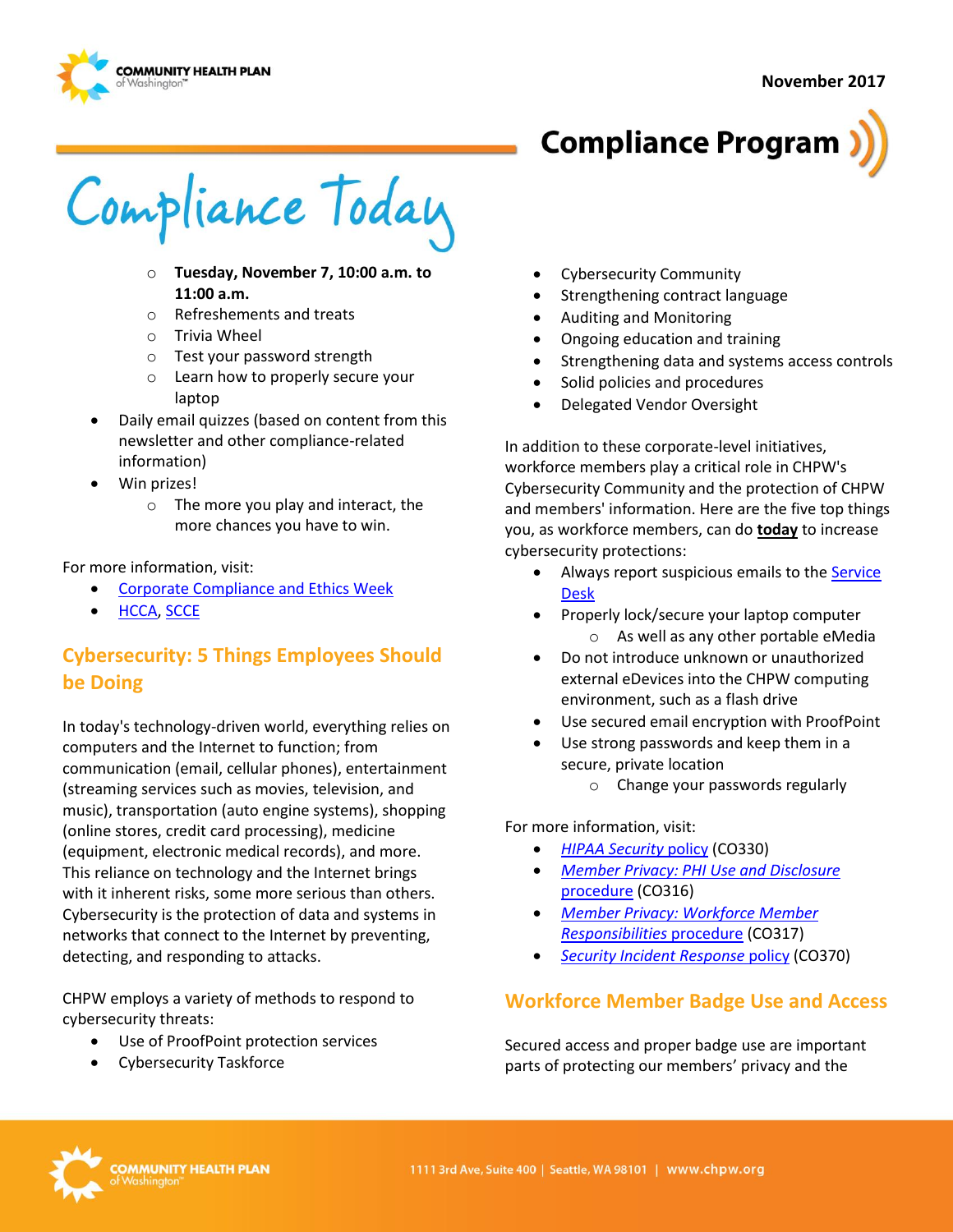



Compliance Today

security of CHPW's facility. **All workforce members are required to wear an ID badge visibly at all times while in the building**. It is your responsibility always to swipe your badge at every secured access door; "One Swipe, One Entry." You should never tailgate another workforce member to enter a work area, for any reason. CHPW issues the following types of badges:

- Permanent (Regular Workforce Member)
- Contract (Temporary Workforce Member)
- Board
- Vendor
- Visitor
- Loaner

Proper use of your ID badge is mandatory and ensures we maintain a secure facility. Some things to keep in mind are:

- Always make sure your badge is visible.
- Always keep your ID (image and name) visible on the badge.
- Never follow another workforce member through the door (tailgate).
- Never keep your badge in your pocket or bags.
- If you lose your badge, notify the Facilities department immediately.

If you see someone without a badge, it is okay to ask them if they have one and to swipe it to gain entry. If they are a workforce member and have forgotten their badge, or if you forget your badge, check out a loaner from reception for use that day. You can check out a loaner badge up to three times per month. More than three times per month, your manager must check out and return the loaner badge for you. Continued abuse of the loaner badge may result in corrective action.

If you ever think a situation might be too confrontational, or if a workforce member is dismissive of their responsibilities, you can notify the Compliance

department, or make a report through the Compliance Hotline at (800) 826-6762. **Retaliation is not tolerated** at CHPW and should be reported immediately through whichever channel you feel most comfortable with (Compliance Hotline, an Executive Leadership Team (ELT) member, Human Resources, the Compliance department, or the Compliance Officer directly).

For more information, visit:

- *[Compliance department procedure CO317](http://chpsp/PP/Compliance/Member%20Privacy-Workforce%20Member%20Responsibilities%20Procedure%20-%20CO317.pdf)  [Member Privacy: PHI & Workforce member](http://chpsp/PP/Compliance/Member%20Privacy-Workforce%20Member%20Responsibilities%20Procedure%20-%20CO317.pdf)  [Responsibilities](http://chpsp/PP/Compliance/Member%20Privacy-Workforce%20Member%20Responsibilities%20Procedure%20-%20CO317.pdf)* procedure (CO317).
- *[Facility Badge Access](http://chpsp/PP/Facilities/Facility%20Badge%20Access%20Procedure%20-%20FA303.pdf)* procedure (FA303).

#### **Fraud, Waste, and Abuse**

CHPW's Compliance department maintains a fraud, waste, and abuse (FWA) program to prevent, detect, and correct FWA. The Program ensures compliance with applicable laws, including but not limited to, 42 [CFR 423.504,](http://www.ecfr.gov/cgi-bin/text-idx?rgn=div5&node=42:3.0.1.1.10#se42.3.423_1504) th[e Federal False Claims Act \(31 USC](http://uscode.house.gov/view.xhtml?req=false+claims+act&f=treesort&fq=true&num=138&hl=true&edition=prelim&granuleId=USC-prelim-title31-section3729)  [§3729-3733\),](http://uscode.house.gov/view.xhtml?req=false+claims+act&f=treesort&fq=true&num=138&hl=true&edition=prelim&granuleId=USC-prelim-title31-section3729) §6032 of the Federal Deficit Reduction Act of 2005 (42 USC [§1396\(a\)\(68\)\),](http://uscode.house.gov/view.xhtml?req=(title:42%20section:1396%20edition:prelim)%20OR%20(granuleid:USC-prelim-title42-section1396)&f=treesort&edition=prelim&num=0&jumpTo=true) and the Washington [State Health Care False Claims Act \(RCW 48.80\).](http://apps.leg.wa.gov/rcw/default.aspx?cite=48.80&full=true)

This integrative program is designed to address issues across divisions and departments discovered through monitoring and auditing activities and reports from workforce members, CHPW members, first tier, downstream, and related entities (FDR), other health plans, and state or federal agencies. In the interest of ensuring quality, integrity, and sound business practices, the Compliance department investigates and seeks resolution of irregular billing practices, suspected cases of identity theft, and reports of suspected FWA. CHPW is committed to collaborating with the Washington State Healthcare Authority (HCA), the Centers for Medicare and Medicaid Services (CMS), other state and federal agencies, other health plans,

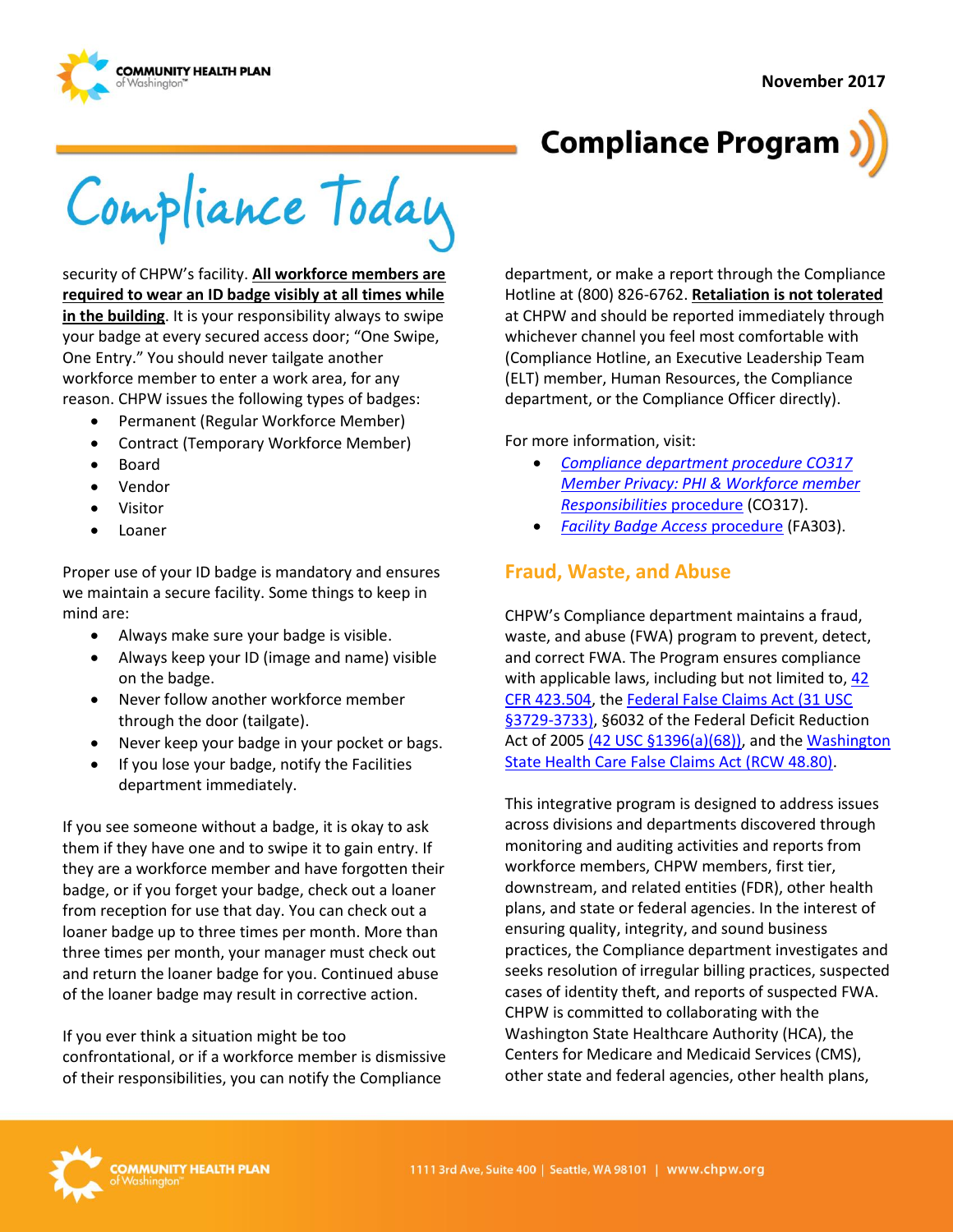



Compliance Today

and providers to identify and correct FWA.

CHPW utilizes multiple avenues for the prevention, detection, and correction of FWA, including:

- Oversight;
- Standards, policies and procedures;
- Education and training;
- Systems and processes to detect and prevent FWA, and medical identity theft;
- Mechanisms for reporting suspected FWA;
- Processes for addressing and correcting at-risk business practices or noncompliant behaviors related to FWA, and;
- Processes for referring and reporting credible allegations of fraud to state and federal agencies.

The Compliance Officer, directly supported by the Fraud, Waste, and Abuse Program Manager and Compliance department staff, oversee the application of CHPW's FWA policies and procedures as well as auditing and monitoring activities, ensuring appropriate action is taken when processes, systems, and protections are violated or prove insufficient. The Compliance Officer reports FWA Program activities each quarter to the Compliance Committee and to CHPW's Board of Directors through the Ethics Committee. The Compliance Officer may, as appropriate, escalate risks of a serious nature directly to CHPW's ELT and the Board of Directors.

The Fraud, Waste, and Abuse Program Manager manages the day-to-day operations and administrative aspects of the FWA Program, supported by the Compliance Program Manager and the Compliance Specialist. Record review and investigation support are provided by the Fraud, Waste, and Abuse Program Manager, and the Claims Recovery team.

For more information, visit:

- *[Fraud, Waste, and Abuse](http://chpsp/PP/Compliance/Fraud,%20Waste,%20and%20Abuse%20Policy%20-%20CO289.pdf)* policy (CO289).
- *[Fraud, Waste, and Abuse](http://chpsp/PP/Compliance/Fraud,%20Waste,%20and%20Abuse%20Procedure%20-%20CO290.pdf)* procedure (CO290).
- *[False Claims Prevention and Whistleblower](http://chpsp/PP/Compliance/False%20Claims%20Prevention%20and%20Whistleblower%20Protections%20Policy%20-%20CO310.pdf)  [Protections](http://chpsp/PP/Compliance/False%20Claims%20Prevention%20and%20Whistleblower%20Protections%20Policy%20-%20CO310.pdf)* policy (CO310).
- *[Fraud, Waste, and Abuse Program Description](http://chpsp/PP/Compliance/Fraud,%20Waste,%20and%20Abuse%20Program%20Description%20-%20CO-PROG3.pdf)*.

### **Provider Billing Trends**

Auditing and monitoring activities are one of the Seven Elements of an Effective Compliance Program and aid CHPW in detecting and preventing FWA. The Compliance and Claims Recovery department collaborate to initiate review of claims and CHPW member explanation of benefits (EOB) to ensure that diagnosis, evaluation, and management or procedure codes submitted for payment are supported by the medical record documentation for a member.

An investigation may be triggered as a result of the targeted review for any of the following:

- Post payment review of claims
- Medical claims review
- Pre-payment medical record review
- Claims trend reviews
- Ad hoc reviews requested by Medical Management or other workforce members
- Reports of suspected FWA
- Reports of suspected identity theft
- Up-coding
- Unbundling
- Services not rendered
- Kickback referrals
- Lack of medical necessity
- Phantom billing/ghost billing
- Falsifying diagnosis

In an effort to avoid inappropriate billing practices, the

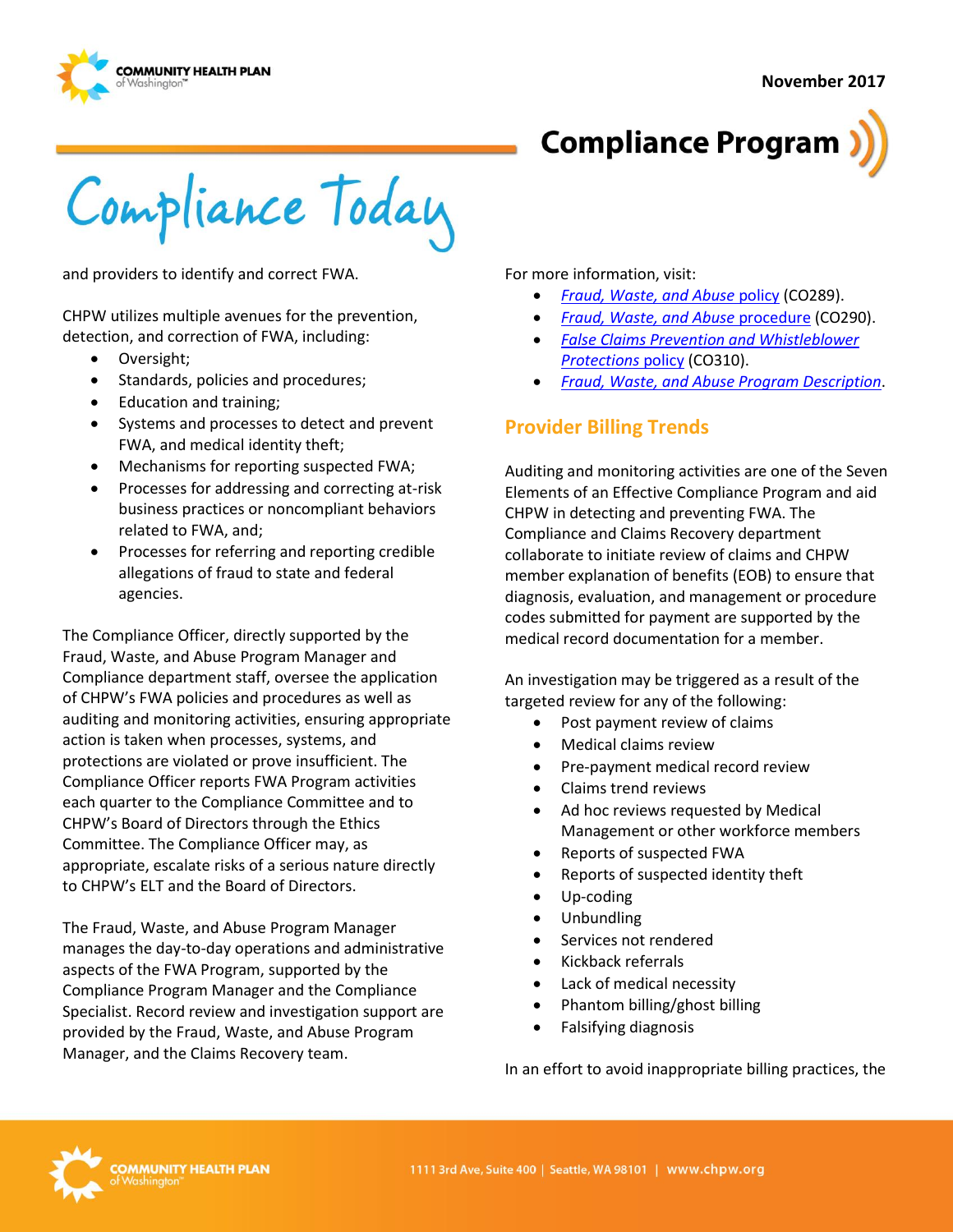



Compliance Today

following common billing issues were identified by CHPW and communicated to our provider network:

- Modifiers on Medicare Advantage (MA) claims(s): the Centers for Medicare and Medicaid Services (CMS) requires specific modifiers to be submitted on **all** claims for **all** MA plans. CHPW has a new claim edit in place, effective September 18, 2017) to deny claims that do not have the required modifiers.
- Inappropriate and overuse of modifier 59 and X modifiers: CHPW identified incidences of inappropriate use of modifier 59 instead of x modifiers.
- Upcoding and down coding: claims paid incorrectly for services billed due to either upcoding or down coding. The provider's medical record documentation must support and align with the procedure codes reported and billed for payment.
- Evaluation and Management (E&M) codes billed within 90 Day Global Surigical Period: providers incorrectly billed E&M services provided by a surgeon the day before, the day of, and up to 90 days after surgery.
- New vs. established patient E&M: new patient E&M codes were reported in members' claim history by a provider of the same specialty within the last three years of the current date of service. An established patient E&M code should have been used instead.
- Inpatient orders: valid inpatient admission orders must alwys be submitted and must include: date and time admitted; where admitted and why (medical necessity); signature by an admitting provider (orders entered by a resident must be cosigned by an attending provider); decision to admit; "Order entered by" and doctor's signature; order status must be completed.

# **Compliance Hotline (800) 826-6762**

**Effective Lines of Communication** is one of the Seven Elements of an Effective Compliance Program. In this element, CHPW must have a system in place to receive, record, respond to, and track compliance-related questions, reports of suspected or detected noncompliance, and potential FWA from workforce members, plan members, and FDRs. Mechanisms for reporting must maintain confidentiality and allow anonymity if desired.

Each workforce member has a duty to report any potential compliance or ethics concerns, potential noncompliance, or FWA. CHPW provides access to a confidential **Compliance Hotline** for workforce members to report instances of suspected or detected non-compliance, potential FWA, and other compliance and ethics concerns. The Hotline is operated and available 24 hours a day, seven days a week at **(800) 826-6762**, by NAVEX (vendor).

In order to ensure confidentiality and comfort in reporting, the Hotline vendor does not trace or record calls. If you choose to remain anonymous, no one will attempt to identify you. If you choose to identify yourself, CHPW will keep your identity confidential, to the fullest extent possible or allowed by law.

When you make a report, the Compliance Hotline representative documents your concern(s) and comment(s). The Hotline vendor then forwards the report to the CHPW VP of Talent and Business Process Management for investigation and resolution. Investigation and resolution may involve other departments, including Compliance, Legal, or other CHPW management. You can request an update on the progress or outcome of the investigation by contacting the Compliance Hotline (even if reported confidentially;